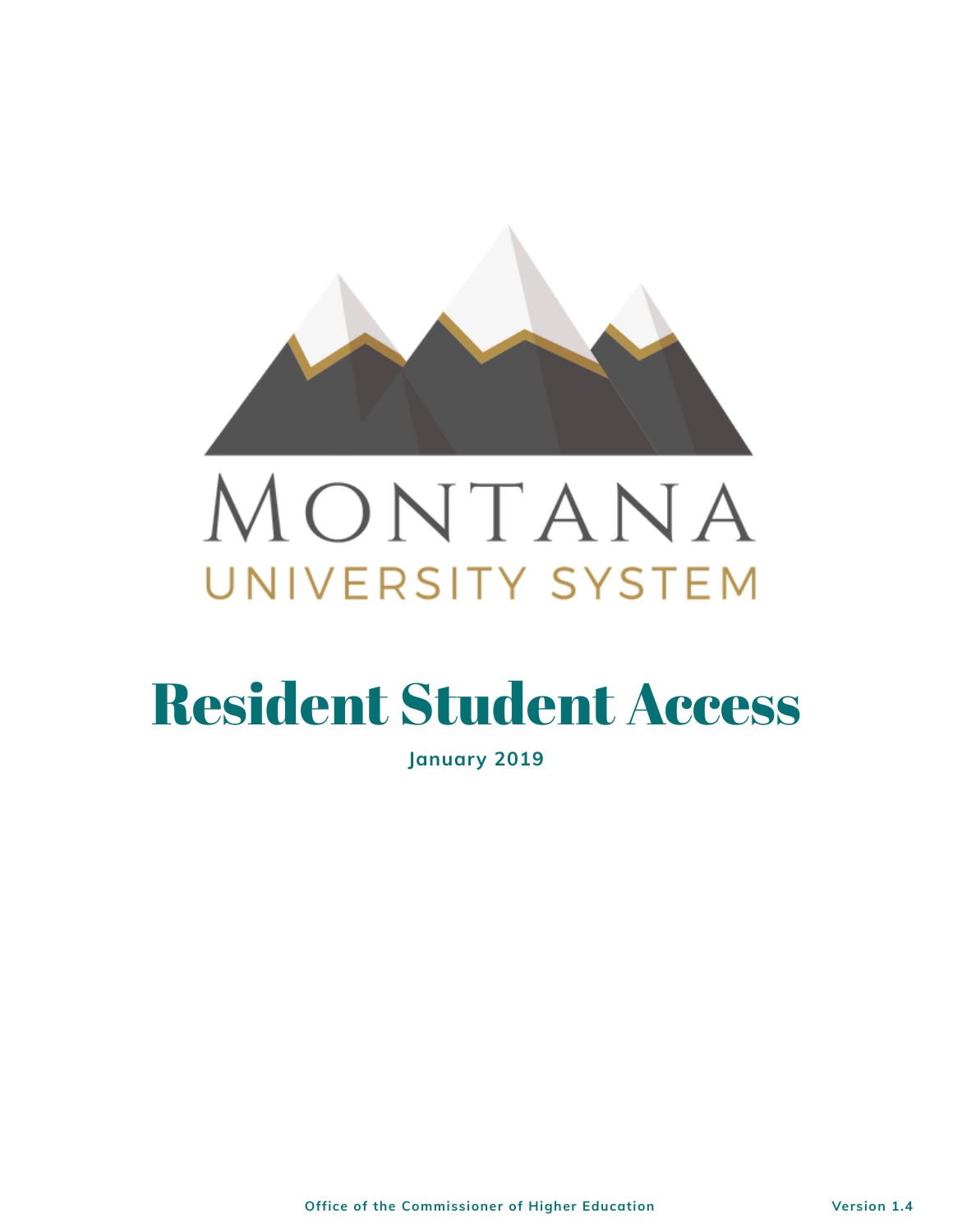# Resident Student Access



#### **MUS Strategic Initiative:**

Develop a unified approach to resident student recruitment, admissions, and financial aid.



# and work within

**1**

Our goal is to increase the percentage of Montana high school graduates attending the MUS.

> comprised of resident students.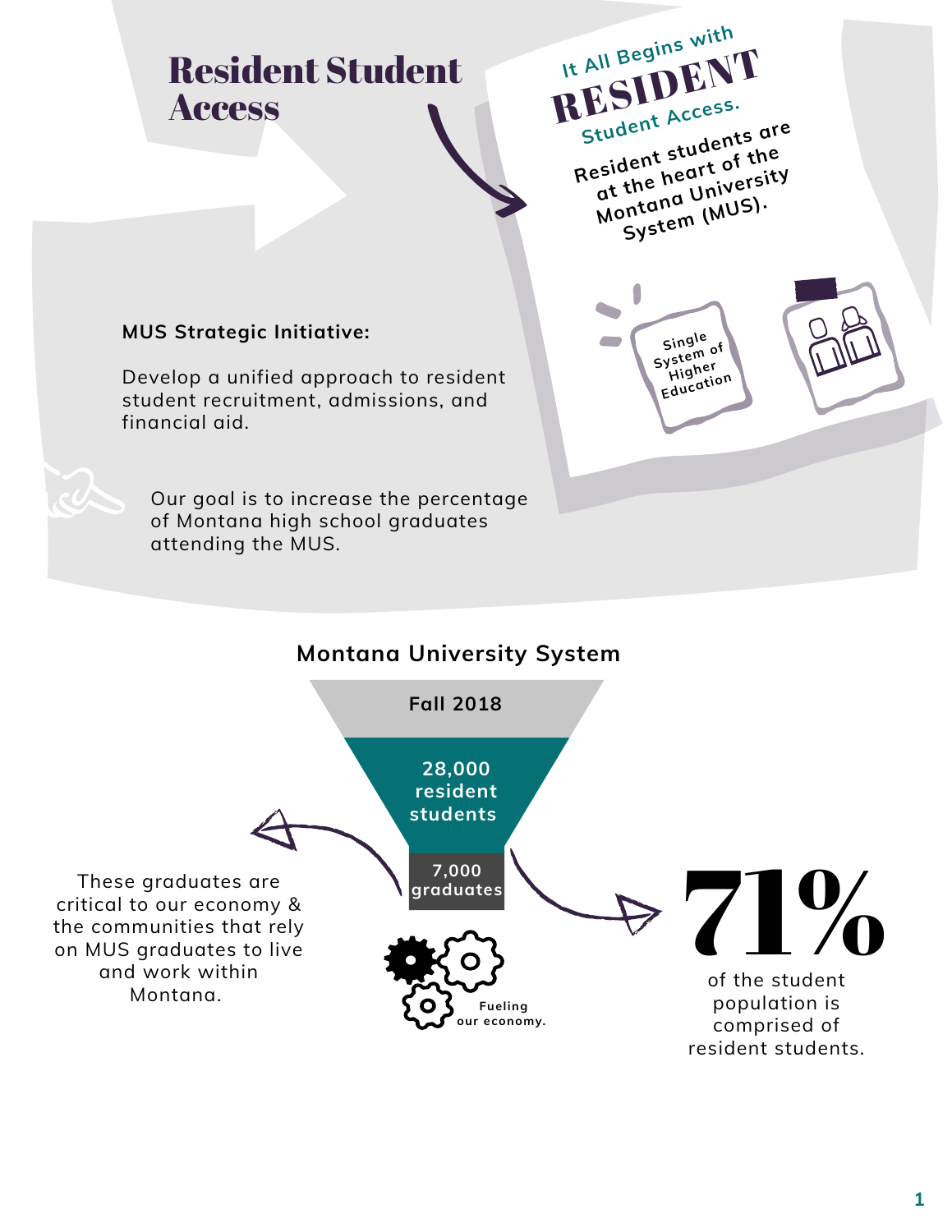## Montana's Resident Students: Who are they & strategies for success.

#### **C o l l e g e C o n ti n u a ti o n R a t e s**

On average 59% of Montana high school graduates attend college immediately following high school graduation. Of those 46% stay in state, while 13% leave Montana for school.

*E x p e c t e d t o i n c r e a s e b y 1 , 0 0 0* students over the next five years.

> \*National average for college continuation rate is 63%. In Montana it's 59%.



*MT High School Graduates*

#### **H S G r a d u a t e P r o j e c ti o n s**



#### **Percentage of Capture**



A strong economy, reduction in state-funded aid, and the inability to acquire ACT data for recruiting are all factors in the MUS capture rate.

#### **What can we do to increase resident student access and success?**

## Strategies for Success

#### Ensure **Affordability** Improve

Create long-term, reliable, sustainable, and low-cost tuition rates through tuition freeze.

Access

Provide financial aid to improve access for lower and middle income students, as well as adult learners.

## Remove Barriers

Develop College Access Portal that offers a single point of access to the ACT, dual enrollment, college admissions, and financial aid.

Over the last decade, Montana, as well as the nation, has experienced a decline in the number of high school graduates. This reduction is due to the decline in births from 1991 through 2002.

#### MUS Capture Rate of Public HS Grads

*% of HS grads attending college in fall semester following graduation*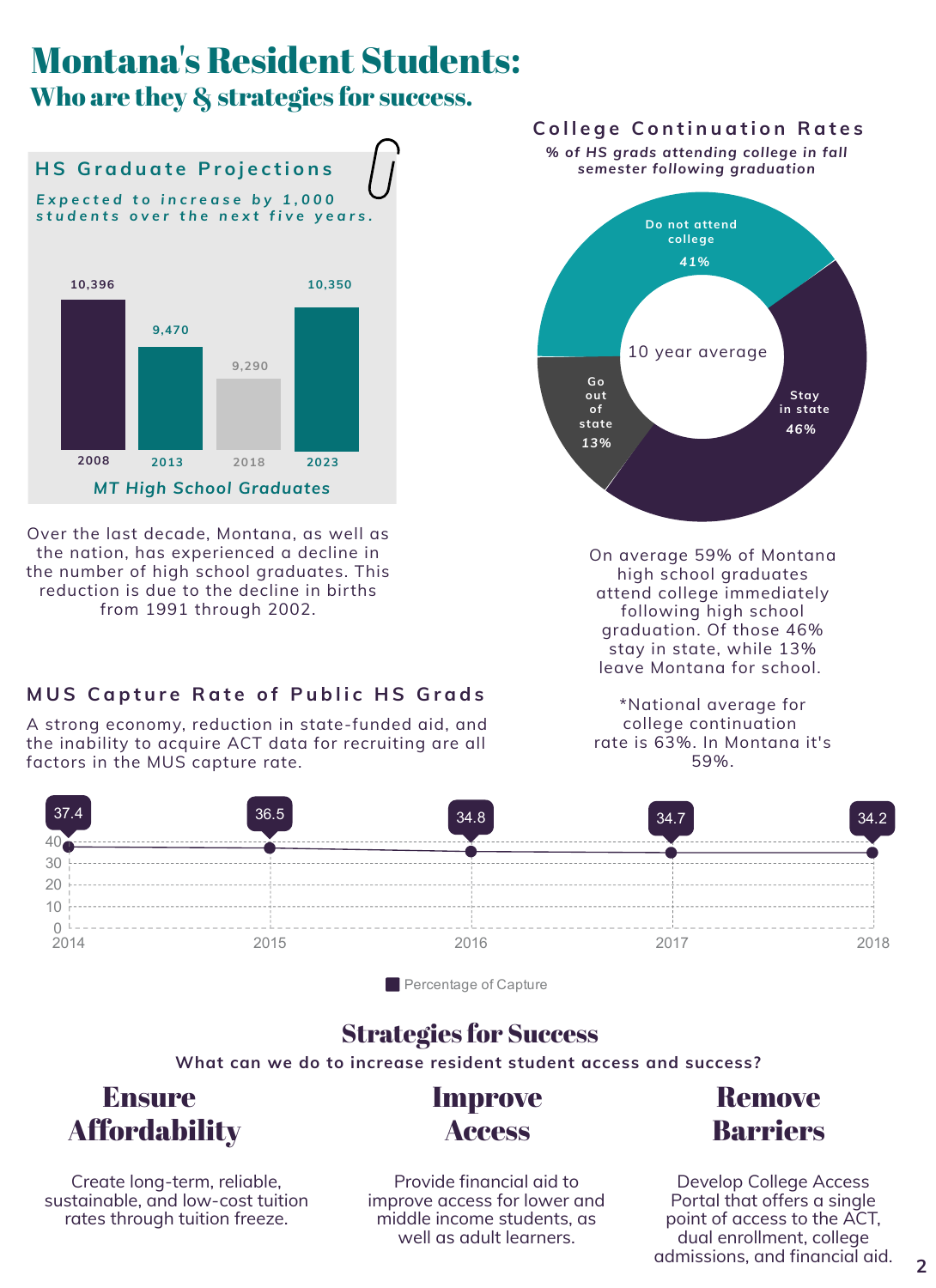# Ensure Affordability:

Create long -term sustainable low-cost resident tuition rates.

MUS ranks 1st in the West and among the top in the nation for the smallest percentage increase in tuition over the past 12 years.

MUS tuition rates are comparable to AK, ID, NV, NM, and UT.

The average loan debt for all fouryear degree recipients is \$17,000.

60% of graduates borrow for an

#### average of \$28,000.



in the Governor's proposed biennial budget is dedicated toward freezing tuition, equating to a potential 7% increase on resident tuition rates in both years of the biennium (representing a 2.6% increase in total operating funds).



**3**

A decade of funding reductions from 1992-2006 forced large increases in tuition, making the relationship of tuition to median income out of sync.

Thanks to recent tuition freezes, the ratio of tuition to income is stabilizing. Without prior

freezes, tuition would be \$750-\$1,500 higher, depending on institution type.



#### **H i s t o r y o f**  $T$  **u** ition Freeze **i n M o n t a n a .**

10 of the 12

**Two-year Colleges**

**Four-year Colleges**



**since 2007**

**Tuition**

**Freeze**

**during**

**of the**

**last**

**years.**



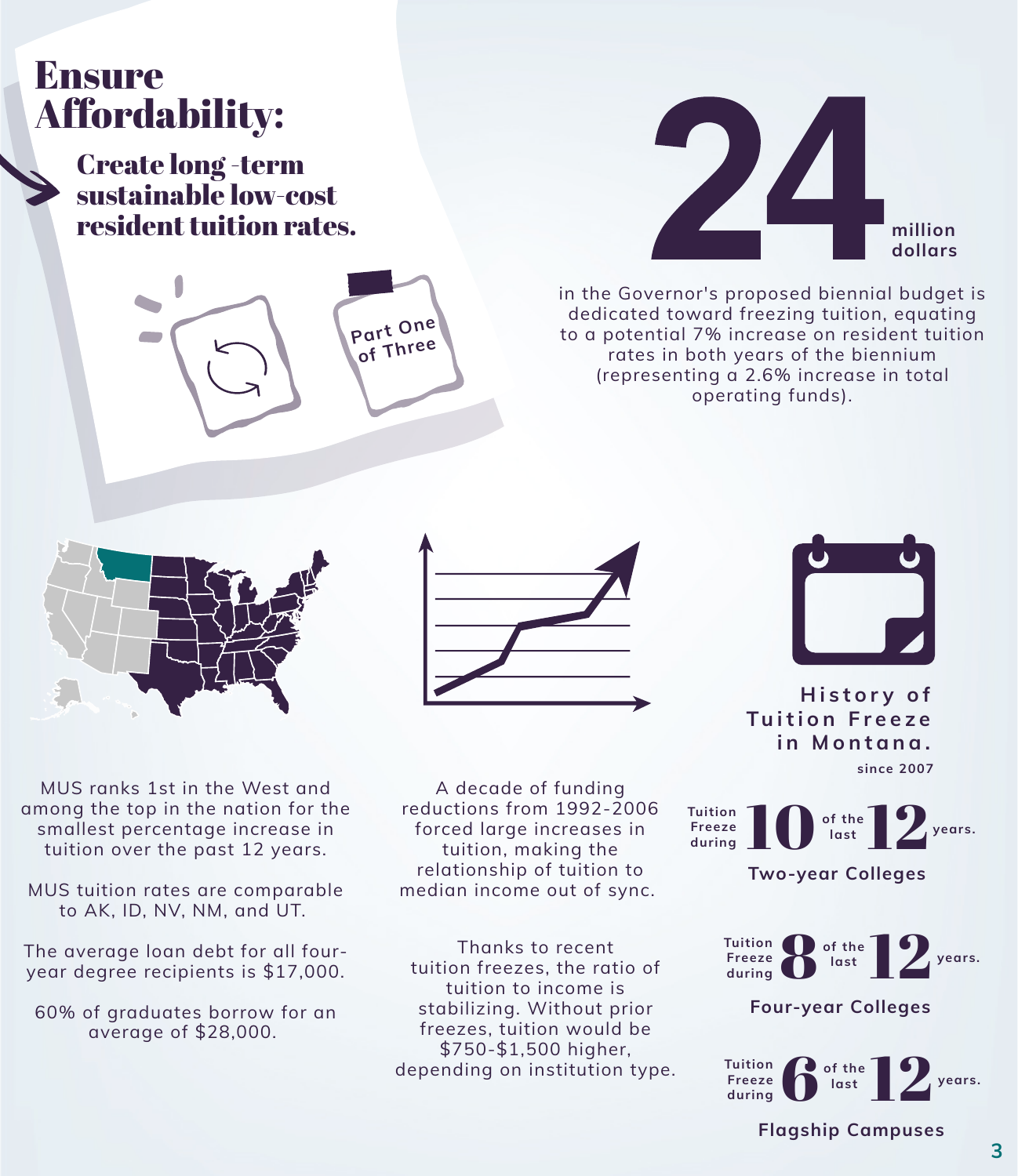# Improve Access:

Provide financial aid to improve access for lower and middle income students as well as adult learners.

> million potential biennial investment through the Governor's proposed budget and a funding match from foundations to improve access for low and middle income, as well as adult learners.

**4**

**Part Tw<sup>o</sup>**

**of Thre<sup>e</sup>**

million in continued annual MUS scholarships geared towards keeping top learners in state (MUS honors scholars) and American Indian students (tuition waiver) for increased

#### affordable access.

million saved annually by families when taking advantage of dual enrollment.

**State-Sponsored Financial Aid Then and Now**

Governor's Post-secondary Baker Grants- MT Tuition Assist MT Higher Education Grants State Work Study Program Teacher Loan Forgiveness Nursing Loan Reimbursement Supplement Ed Opportunity Grants

| FY 2015     | <b>FY 2019</b> |
|-------------|----------------|
| \$2,372,000 | \$279,000      |
| \$2,018,775 | \$0            |
| \$624,872   | \$0            |
| \$863,001   | \$815,781      |
| \$494,890   | \$0            |
| \$56,237    | \$43,388       |
| \$458,160   | \$458,160      |
| \$6,887,935 | \$1,596,329    |

#### The U.S. average of state-funded aid per student.

The amount of state-funded aid per student in Montana.

\$786



#### **MUS Continues to Invest**

**Funding Opportunity:**

*\$5.3m reduction.*

#### **State-Funded Aid Per Student**



Montana's ranking in level of state-funded aid per student.

# 49th





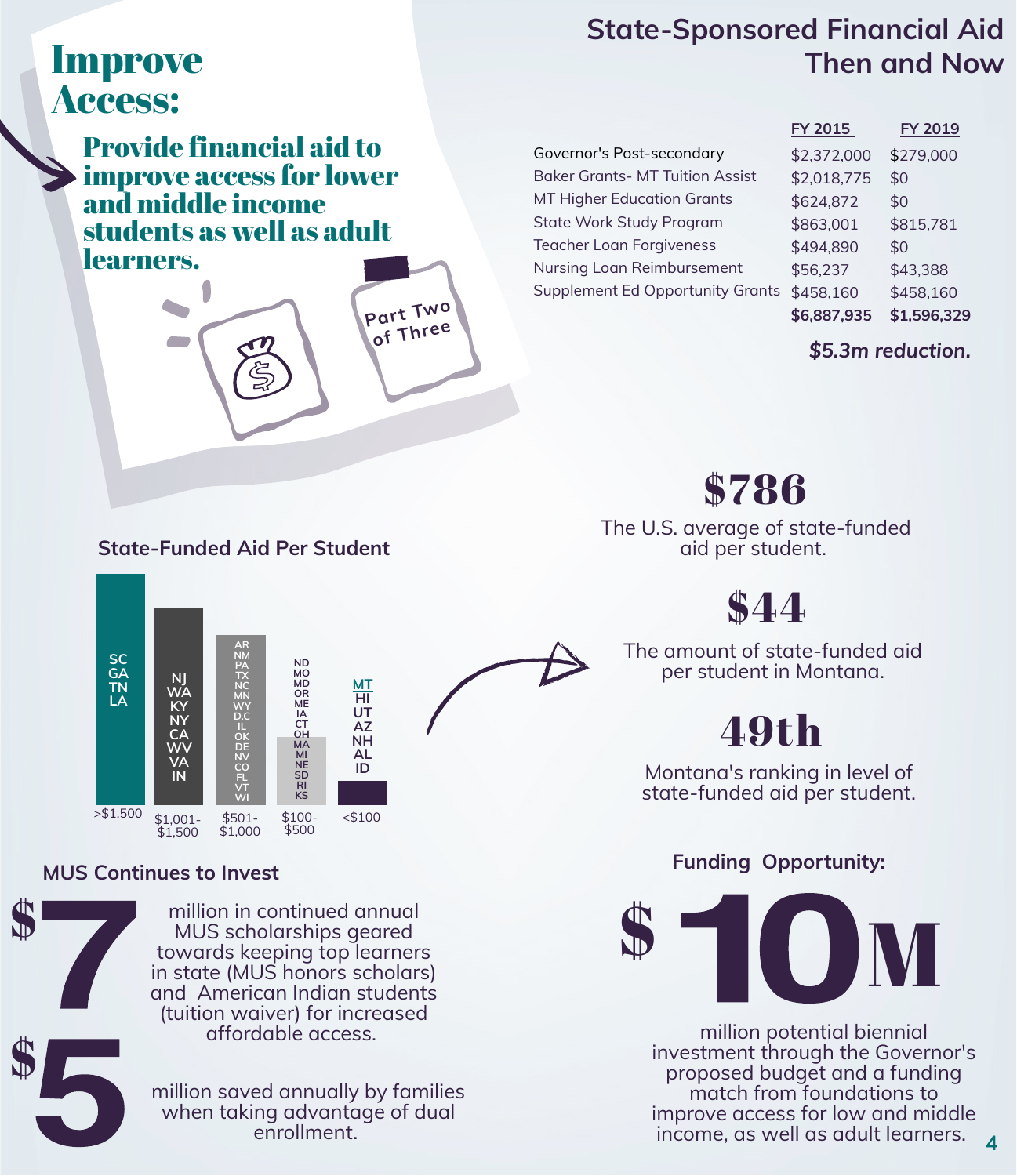



Wherever your journey takes you, start here

**5**

| <b>ACT</b>                                          | Dual Enrollment                              | <b>APPLY</b>                                                         | <b>Financial Aid</b>                 |
|-----------------------------------------------------|----------------------------------------------|----------------------------------------------------------------------|--------------------------------------|
| Register to take the ACT, check<br>scores and more. | Earn college credit while in<br>high school. | <b>Explore and apply to campuses</b><br>and universities in Montana. | View financial aid<br>opportunities. |
|                                                     |                                              | $\longrightarrow$                                                    | $\longrightarrow$                    |



### **ACT Information**

#### **Dual Enrollment**

### **College Admissions**

### **Financial Aid**

- Communicate logistics, data confidentiality & and usage, opportunities & savings
- Tell parents & students about data usage and opt-out methods
- Strengthen connection of ACT to college prep, recruiting, and admissions.



- One- Two- Free
- Future potential: One-stop enrollment



- Links to campuses, College Application Week
- Future potential: Single application to MUS



- State Funded Programs (Work Study, SEOG, STEM)

#### - MUS Programs (MUS Honors, American Indian Tuition)

- Links to Campuses

#### Future potential: Grow state/system funded financial aid; creating a cohesive

policy driven financial aid program aimed at resident students.